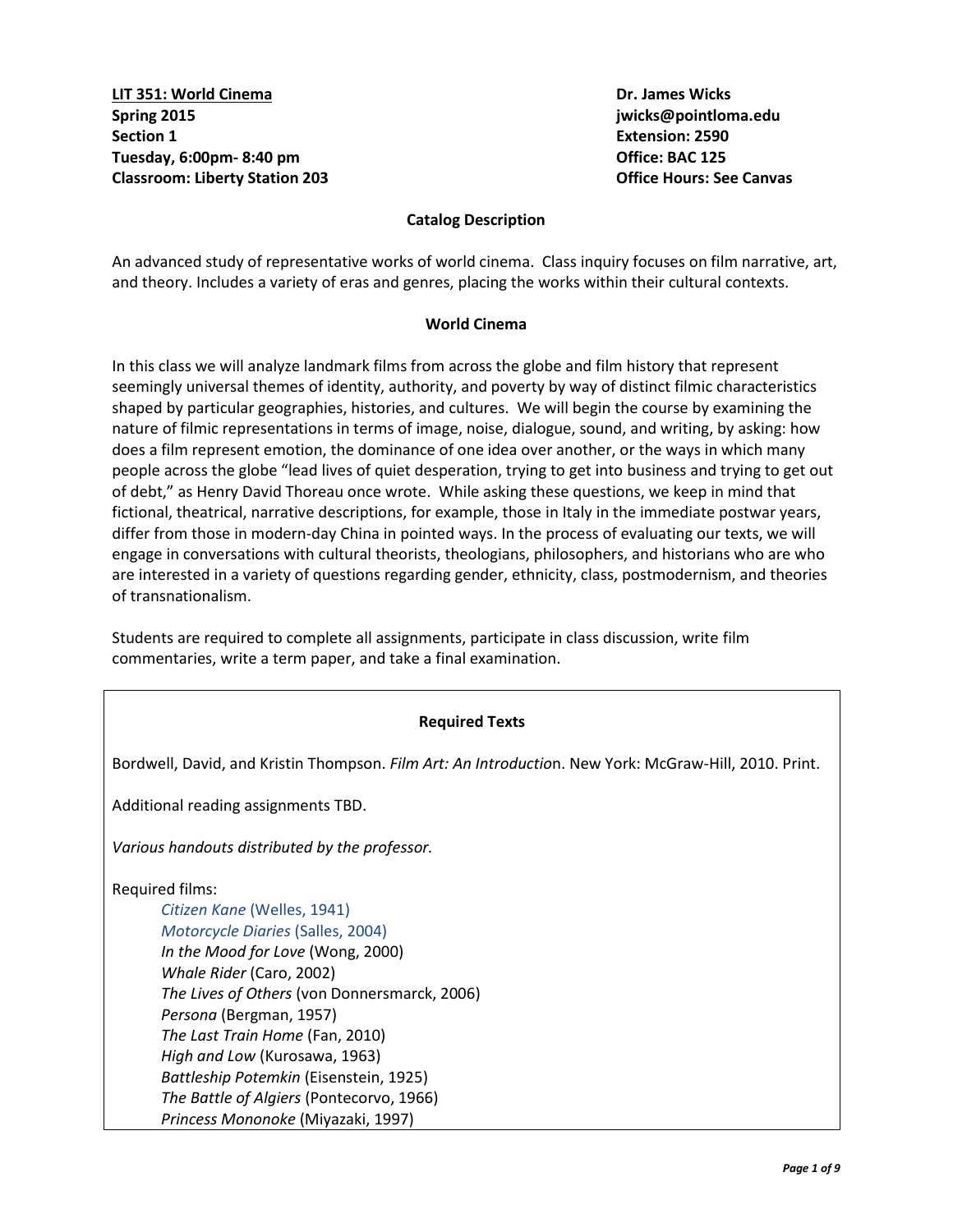*Three Times* (Hou, 2003)  *Wasteland (*Walker, Harley, Jardim, 2010)  *Bicycle Thieves* (De Sica, 1948) *Biutiful* (Iñárritu, 2010)

## **Recommended Reading:**

 Identity[: http://plato.stanford.edu/entries/identity-politics/](http://plato.stanford.edu/entries/identity-politics/) Authority:<http://plato.stanford.edu/entries/authority/> Poverty:<http://plato.stanford.edu/entries/economic-justice/>

## **Course Learning Outcomes**

## Students will be able to:

- 1. Closely read (comprehension, analysis) and critically analyze (analysis) texts in their original languages and/or in translation.
- 2. Recall (knowledge), identify (knowledge), and use (application) fundamental concepts of literary study to read and discuss texts
	- a. Standard literary terminology
	- b. Modes/genres of literature
	- c. Elements of literary genres
	- d. Literary periods (dates, writers, characteristics, and important developments)
	- e. Contemporary critical approaches
	- f. Extra-literary research
- 3. Analyze (analysis) the social, cultural, ethnic, gendered, and/or historical contexts of the works and their authors, and connect (synthesis, evaluation) the texts with their own lives.

# **PLNU Mission: To Teach ~ To Shape ~ To Send**

Point Loma Nazarene University exists to provide higher education in a vital Christian community where minds are engaged and challenged, character is modeled and formed, and service becomes an expression of faith. Being of Wesleyan heritage, we aspire to be a learning community where grace is foundational, truth is pursued, and holiness is a way of life.

# **Course Policies and Requirements**

**Attendance:** *Attendance is required. Missing class for other than medical emergencies or excused absences will affect your grade, as per the University Catalog.* Regular and punctual attendance at all classes is considered essential to optimum academic achievement. If the student is absent from more than 10 percent of class meetings, the faculty member has the option of filing a written report which may result in de-enrollment. If the absences exceed 20 percent, the student may be de-enrolled without notice. If the date of de-enrollment is past the last date to withdraw from a class, the student will be assigned a grade of W or WF consistent with university policy in the grading section of the catalog. Se[e](http://catalog.pointloma.edu/content.php?catoid=18&navoid=1278) [Academic Policies](http://catalog.pointloma.edu/content.php?catoid=18&navoid=1278) in the (undergrad/graduate as appropriate) academic catalog.

**Class Preparation:** All assignments must be completed prior to the assigned due date and time. Some assignments will be discussed in class while others will be completed individually but not discussed.

**Class Participation:** *Regular* contributions to class discussion are expected, including but not restricted to discussions of weekly readings, related experiential exercises, and open dialogue. Despite the size of the class, I want everyone to feel compelled to share their thoughts on assigned readings. Enthusiastic and responsible participation in assigned group projects (in-class and outside of class) is expected of all.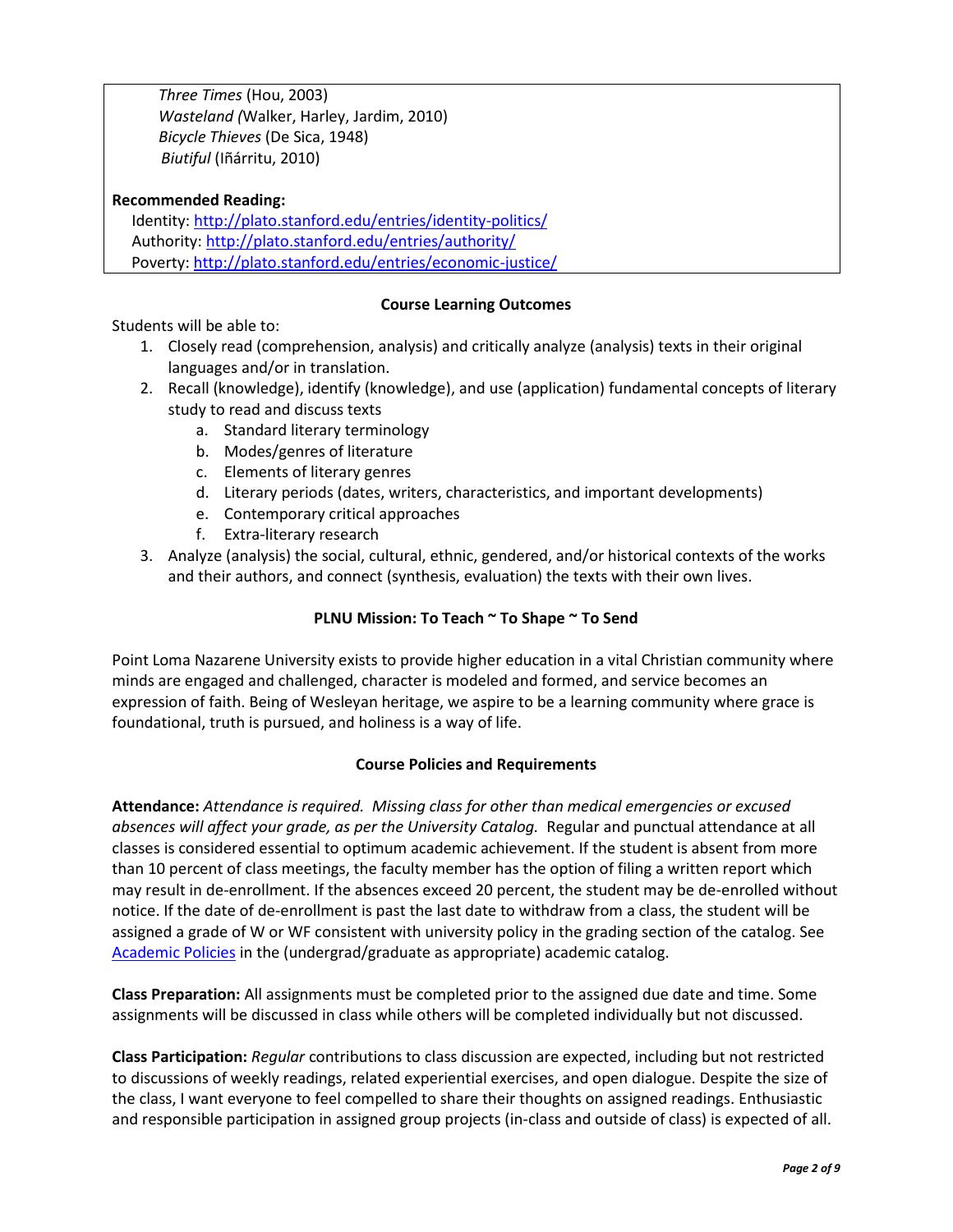**Late Paper Policy:** Be sure to hand in your assignment on time, or make a prior arrangement to submit the assignment before the assigned due date. Otherwise, a late submission will be penalized by one letter grade if handed in after the due date and time, and by an additional letter grade for each day late following the assignment due date. Unless pre-arranged, assignments more than a week late will not be graded.

**E-Mail:** Please use e-mail for simple, logistical questions or clarifications. Write: "LIT 351" in the subject line. Allow 24 hours/ 1 business day for a reply.

**Cell phones and computers:** may be used for classroom related activities only.

**Public Discourse:** Much of the work we will do in this class is cooperative, by nature of the class discussions and general feedback given to written work and/projects; thus you should think of all your writing and speaking for and in class as public, not private, discourse. By continuing in this class, you acknowledge that your work will be viewed by others in the class.

**Inclusive Language:** *Because the Literature, Journalism, and Modern Language department recognizes the power of language, all public language used in this course, including written and spoken discourse, will be inclusive. This standard is outlined by all major academic style guides, including MLA, APA, and Chicago, and is the norm in university-level work.* These academic style guides provide background information and good examples of how to maintain non-sexist language use in your writing.

**Academic Honesty/ Policy on Plagiarism**: Students should demonstrate academic honesty by doing original work and by giving appropriate credit to the ideas of others. As explained in the university catalog, academic dishonesty is the act of presenting information, ideas, and/or concepts as one's own when in reality they are the results of another person's creativity and effort. Violations of university academic honesty include cheating, plagiarism, falsification, aiding the academic dishonesty of others, or malicious misuse of university resources. A faculty member who believes a situation involving academic dishonesty has been detected may assign a failing grade for a) that particular assignment or examination, and/or b) the course following the procedure in the university catalog. Students may appeal also using the procedure in the university catalog. See [Academic Policies](http://www.pointloma.edu/experience/academics/catalogs/undergraduate-catalog/point-loma-education/academic-policies) for further information.

**Academic Accommodations:** While all students are expected to meet the minimum academic standards for completion of this course as established by the instructor, students with disabilities may request academic accommodations. At Point Loma Nazarene University, students must request that academic accommodations by filing documentation with the [Disability Resource Center](http://www.pointloma.edu/experience/offices/administrative-offices/academic-advising-office/disability-resource-center) (DRC), located in the Bond Academic Center. Once the student files documentation, the Disability Resource Center will contact the student's instructors and provide written recommendations for reasonable and appropriate accommodations to meet the individual needs of the student. See [Academic Policies](http://www.pointloma.edu/experience/academics/catalogs/undergraduate-catalog/point-loma-education/academic-policies) in the (undergrad/graduate as appropriate) academic catalog.

**Final Examination:** *The published time for the final examination is one of the considerations when enrolling for a course. Students are expected to arrange their personal affairs to fit the examination schedule.* Successful completion of this class requires taking the final examination on its scheduled day. No requests for early examinations or alternative days will be approved.

**FERPA Policy:** In compliance with federal law, neither PLNU student ID nor social security number should be used in publicly posted grades or returned sets of assignments without student written permission. Also in compliance with FERPA, you will be the only person given information about your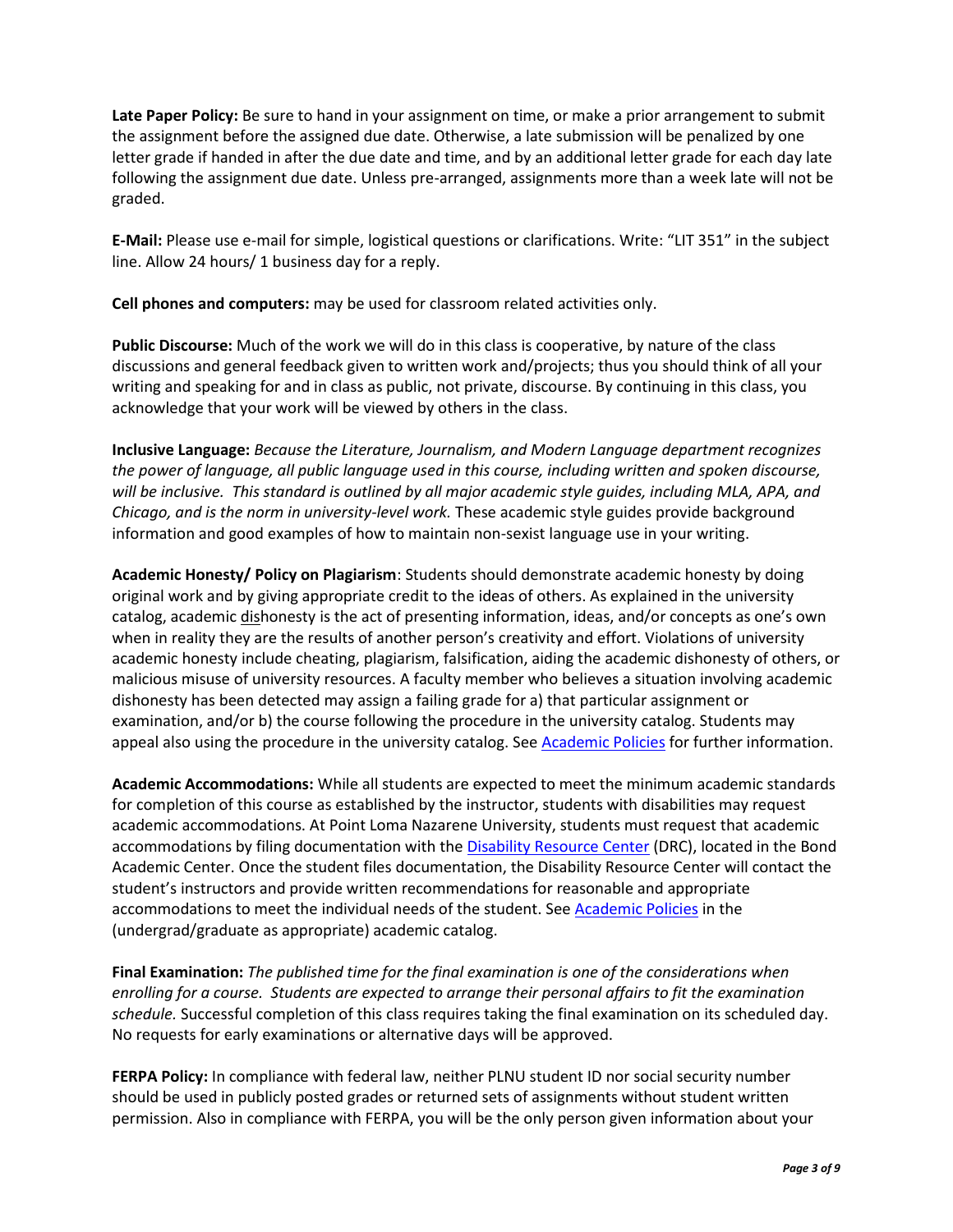progress in this class unless you have designated others to receive it in the "Information Release" section of the student portal. See [Academic Policies](http://catalog.pointloma.edu/index.php) in the (undergrad/ graduate as appropriate) academic catalog.

**LJML Department Policies:** [http://www.pointloma.edu/experience/academics/schools](http://www.pointloma.edu/experience/academics/schools-departments/department-literature-journalism-modern-languages/programs)[departments/department-literature-journalism-modern-languages/programs](http://www.pointloma.edu/experience/academics/schools-departments/department-literature-journalism-modern-languages/programs)

# **Grading Scale**

| 94-100 | А  |
|--------|----|
| 90-93  | А- |
| 88-89  | B+ |
| 84-87  | R  |
| 80-83  | B- |
| 78-79  | C+ |
| 74-77  | C  |
| 70-73  | C- |
| 60-69  | D  |
| 0-59   | F  |

## **Grading**

15% class participation: 5% class participation: arrive to class on time; complete unannounced assignments; work with peers in small groups; ask and respond to questions in class; pay attention to presentations, lectures, and films; take notes; attend the entire class.

5% class presentation (small group assignment)

5% one short film adaptation of text (small group assignment)

- 10% In-class quizzes on reading and lecture content
- 5% contextual summaries
- 10% film notes
- 40% film commentaries
- 10% term paper
- 10% final examination

#### **Assignment Descriptions**

## **All Canvas assignments must be submitted to** Canvas by 11:59pm on assigned **due date.**

**Paper Format**: Papers must be written in MLA style, typed, and double-spaced. Submit assignments in black ink on 8.5"x11" white paper. Use a non-decorative 12-point font, such as Times New Roman, and use 1" margins, .75" at the bottom. Do not include title pages. Include page numbers. Use the MLA website or current MLA style guide for style, grammar, format and citation issues.

#### **Presentation/ Lead Group Discussion: 5 points**

*Objective***:** Lead a class presentation/ discussion of the assigned film for 25 minutes of class time. Rather than presenting a film review session in which you describe whether or not you liked or disliked the film,explore and expand on (rather than repeat) ideas presented during course lectures and submitted in contextual summaries. A majority, if not all, of the presentation must be an analysis of the previous week's film techniques and related relevant information. The presentation must include a film adaptation (see below), and each group member is expected to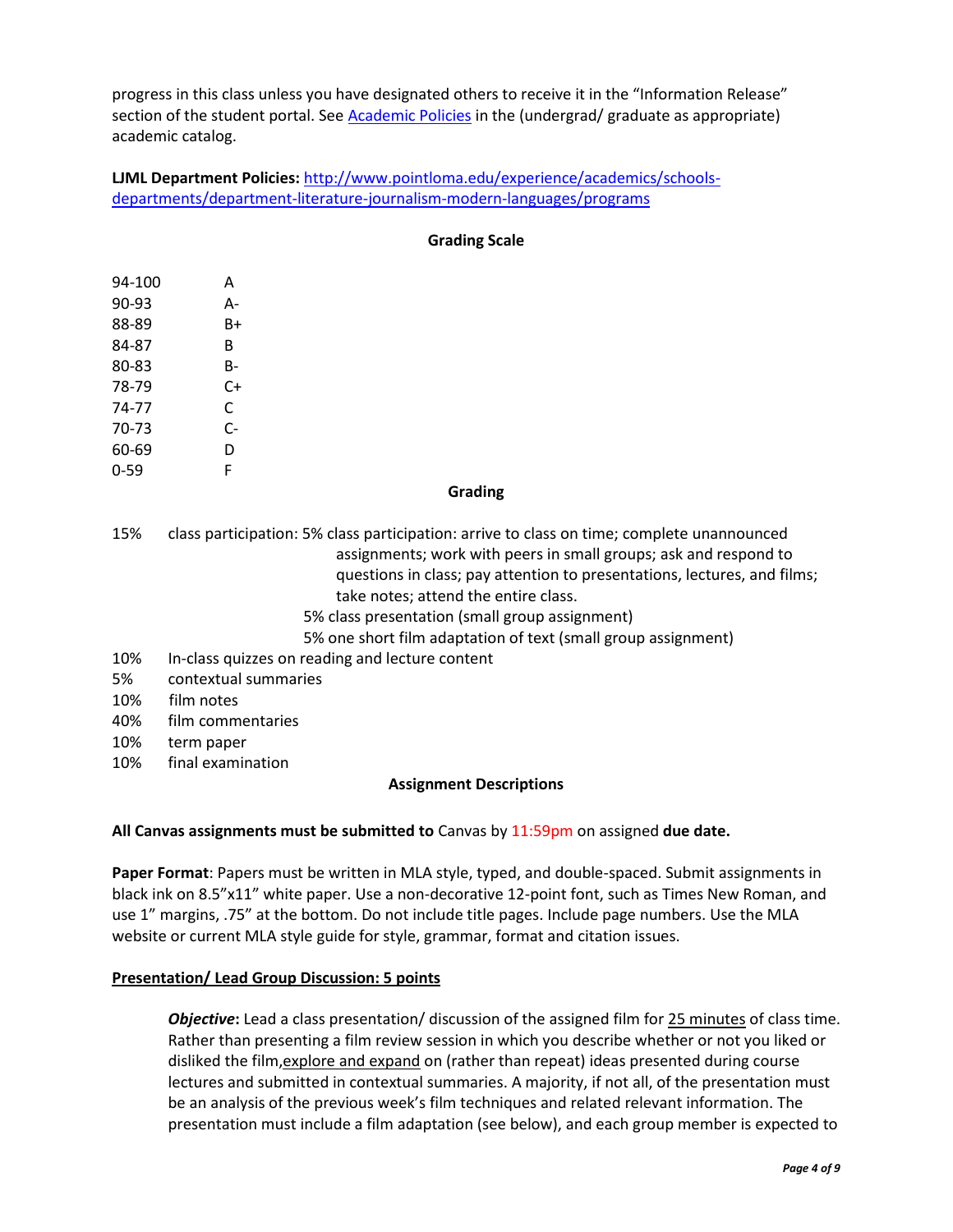participate during the presentation in order to receive full credit.

*Form:* To be determined by group. Creativity is encouraged. *Requirement for grade*: submit a hardcopy of your visual (Google Documents, PowerPoint, etc.) presentation to the professor.

#### **Film Adaptation – Part of the Group Discussion Assignment: 5points**

*Objective***:** Produce a 5- 7 minute (length strictly enforced) short film respectfully shot and presented in the same style and technique as the film you are presenting on. The group's film may imitate a scene exactly, or it may use similar techniques to film an original scenario, but the film is not a parody (to intentionally makes a serious scene humorous, for example) of the original film. Each group member is expected to participate to receive full credit.

*Form:* Digital file (including acting, sound, text, music, & dialogue) delivered to the professor. *Requirement for grade*: let the professor know what role each participant played in your project.

#### **Contextual Summaries: 5 points // Canvas: due by 11:59pm on due date**

*Contextual Summary Objective:* create a single-spaced summary of the historical context, the culture depicted, information about the film, director biography, and/or relevant film reviews. Cite your sources in MLA style [\(see the Purdue OWL website for examples\)](https://owl.english.purdue.edu/owl/resource/747/08/).

Form: Length: 1 page single-spaced. See Canvas template.

Grading: 10: superior resources cited (not Wikipedia, etc.) 9: one source or average sources cited 8: full page contextual summary 7: no works cited page 6-0: less than one page, no works cited page, incomplete

#### **Film Notes: 10 points // Canvas: due by 11:59pm on due date**

*Film Notes Objective:* This assignment requires that students take notes while watching our class films -- our class requires being an active film audience rather than being a passive film audience.

Form: Length: 1 page single-spaced. See Canvas template. 1) open the attached document 2) fill out the document by typing 1 page of notes while watching our assigned film -- be sure to pay attention to the film techniques used to present the narrative 3) submit the document

Grading: 10: full page of notes including specific examples and personal commentary 9: full page of notes with specific examples 8: full page of notes, key scenes and observations omitted 7: nearly a full page of notes 6-0: less than one page, lacks clear detail

In order to demonstrate what a full 1-page of film notes looks like, please observe the following two student examples: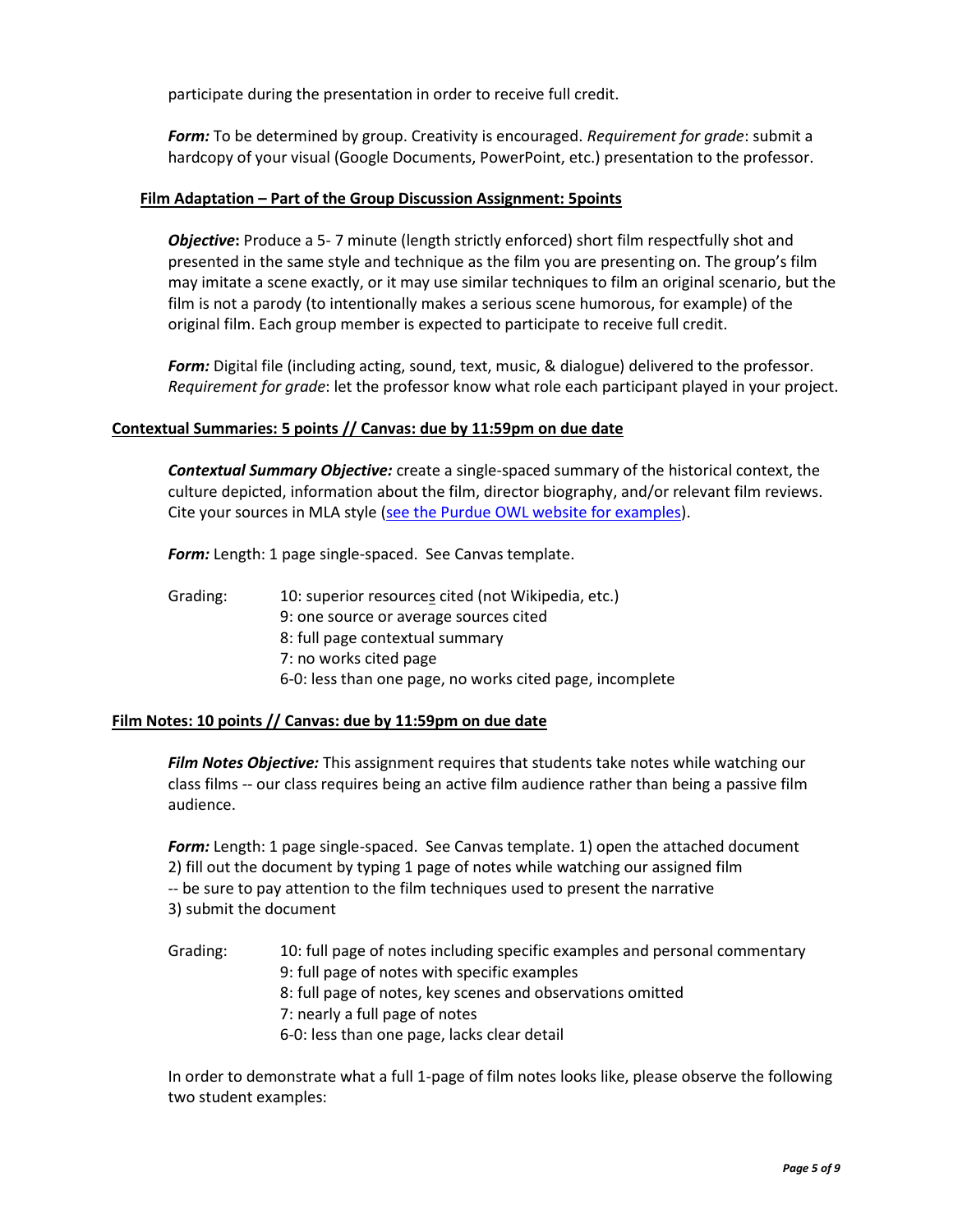

# **Film Commentaries: 40 points // Canvas: due by 11:59pm on due date**

*Objective:* We will write fourteen (14) brief academic essays, each one will be *on a clearly defined, focused topic* based on your assessment of the readings and films.

**Form:** MLA style, double-spaced film commentaries follow the following guidelines:

*a) film response 1 page* (325-375 words including heading). Write a response to the assigned film that includes your point of view supported by evidence in the film. In your conclusion be innovative: make a connection to something exciting and original.

*b) film elements 1 page* (325-375 words including heading). Write a response to the assigned film that describes how *one* specific film element or technique presented in *Film Art: An Introduction* is displayed in the film. The "b" film commentary is not a film review in which you describe whether or not you liked the film/s. Also note: write on a different film element or technique each time rather than using the same technique twice.

*c) film argument, 2 pages* (675-750 words including heading). The "c" film commentary is not a film review in which you describe whether or not you liked the film. Instead, it is a 700-750 word academic argument written in this order:

- 1) 1 paragraph: 200 words provisional text summary
- 2) 1 paragraph: 200 words provisional film summary
- 3) 1 paragraph: 300 words provocative and persuasive argument

# **Term Paper: 10 points // Hardcopy Required**

*Objective:* Write a research project on an author, director, film, or topic related to our course but not discussed extensively during class lecture; include at least five outside resources not originating online, minimum five sources total. Requirement for grade: *a)* film project proposal (2 pages/ 675-750 words including heading) submitted to Canvas, *b)* project approval by the professor.

*Form:* Staple together your 5 pages of text, followed by a works cited paged in MLA format, followed by a photocopy of the first page of each outside resource used to complete your essay.

#### **Final Examination: 10 points**

**Objective:** Present your term paper to the class. **Form:** In-class during final exam. Presentation time is contingent on the number of students.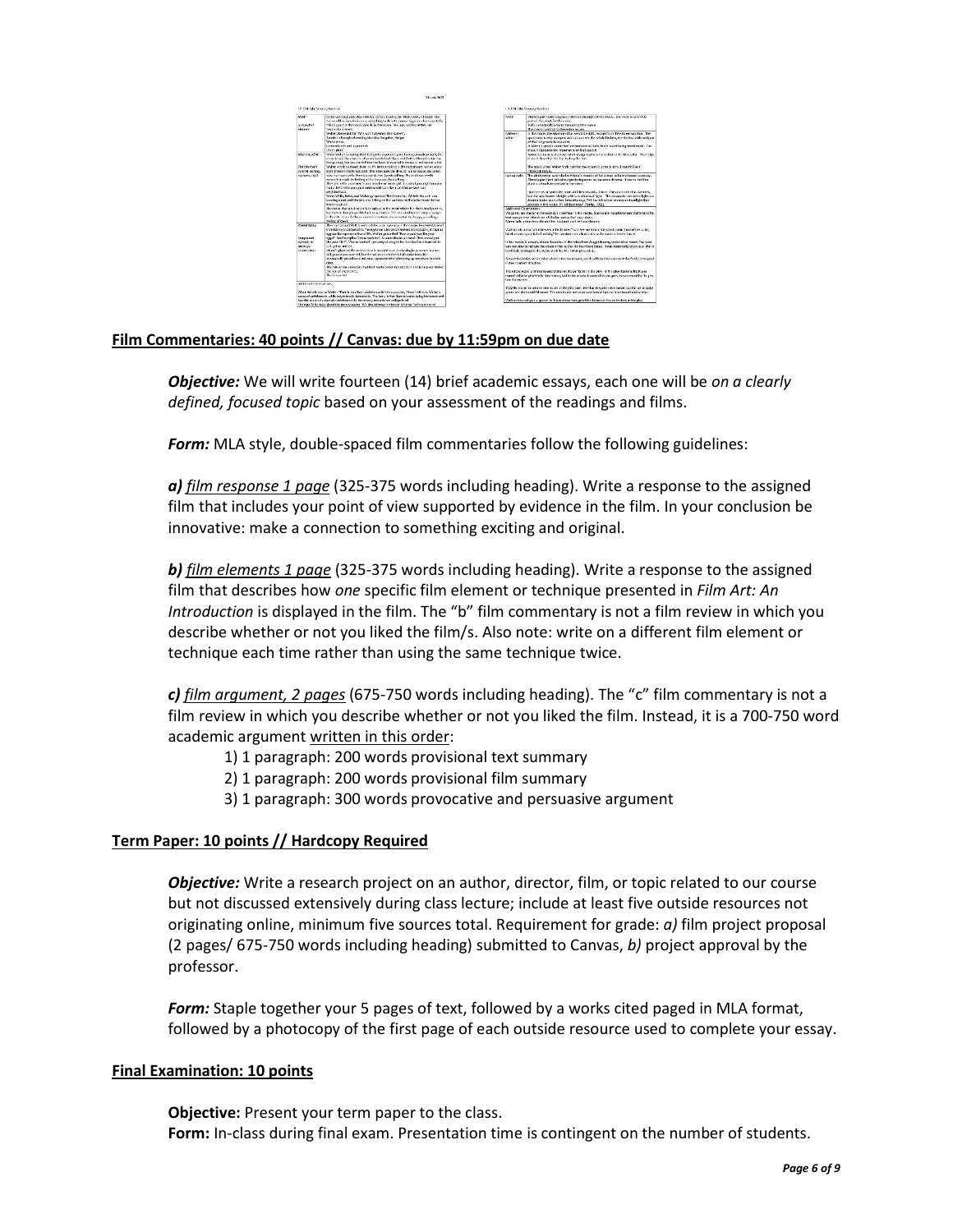# **Evaluation of Papers and Quiz/ Exam/ Essay Questions**

The following questions will be considered when papers are evaluated and graded. All questions may not be relevant to each assignment.

- Does the paper fulfill the assignment objective?
- Does the paper make an argument?
- Is the claim clear and plausible? Is it stated and contextualized effectively?
- Is there sufficient and relevant evidence to ground the claim?
- Does the paper effectively select and use material from the course readings to support and validate the analysis? Does it summarize, paraphrase, and quote effectively?
- Does the paper use all relevant details from the readings both to support the claim and to provide a context for the case being made? Does it ignore material that should be taken into account?
- Does the paper demonstrate an awareness of how the argument being proposed fits into the larger set of claims made about the topic in our course readings?
- Does the paper work through the complexities of the material (as opposed to oversimplifying or overgeneralizing)?
- Is the paper well organized?
- Does it cite material from the sources using MLA documentation style?
- Are there sentence structure problems or grammatical errors that interfere with the meaning?

#### **Evaluation Standards**

• An "A" essay demonstrates excellent work. It has something to say and says it well. It develops its argument clearly and consistently, demonstrating a complex understanding of the assignment, and does so using varied sentence structure. It often rises above other essays with particular instances of creative or analytical sophistication. There may be only minor and/or occasional grammatical errors.

• A "B" essay demonstrates good work. It establishes a clear claim and pursues it consistently, demonstrating a good understanding of the assignment. There may be some mechanical difficulties, but not so many as to impair the clear development of the main argument. While a "B" essay is in many ways successful, it lacks the originality and/or sophistication of an "A" essay.

• A "C" essay demonstrates adequate work. It establishes an adequate grasp of the assignment and argues a central claim. In addition, the argument may rely on unsupported generalizations or insufficiently developed ideas. It may also contain grammatical errors.

• Work that earns a grade of "D" or "F" is often characterized by the following problems: it fails to demonstrate an adequate understanding of the assignment; it fails to articulate an adequate argument; and/or it contains significant grammatical problems.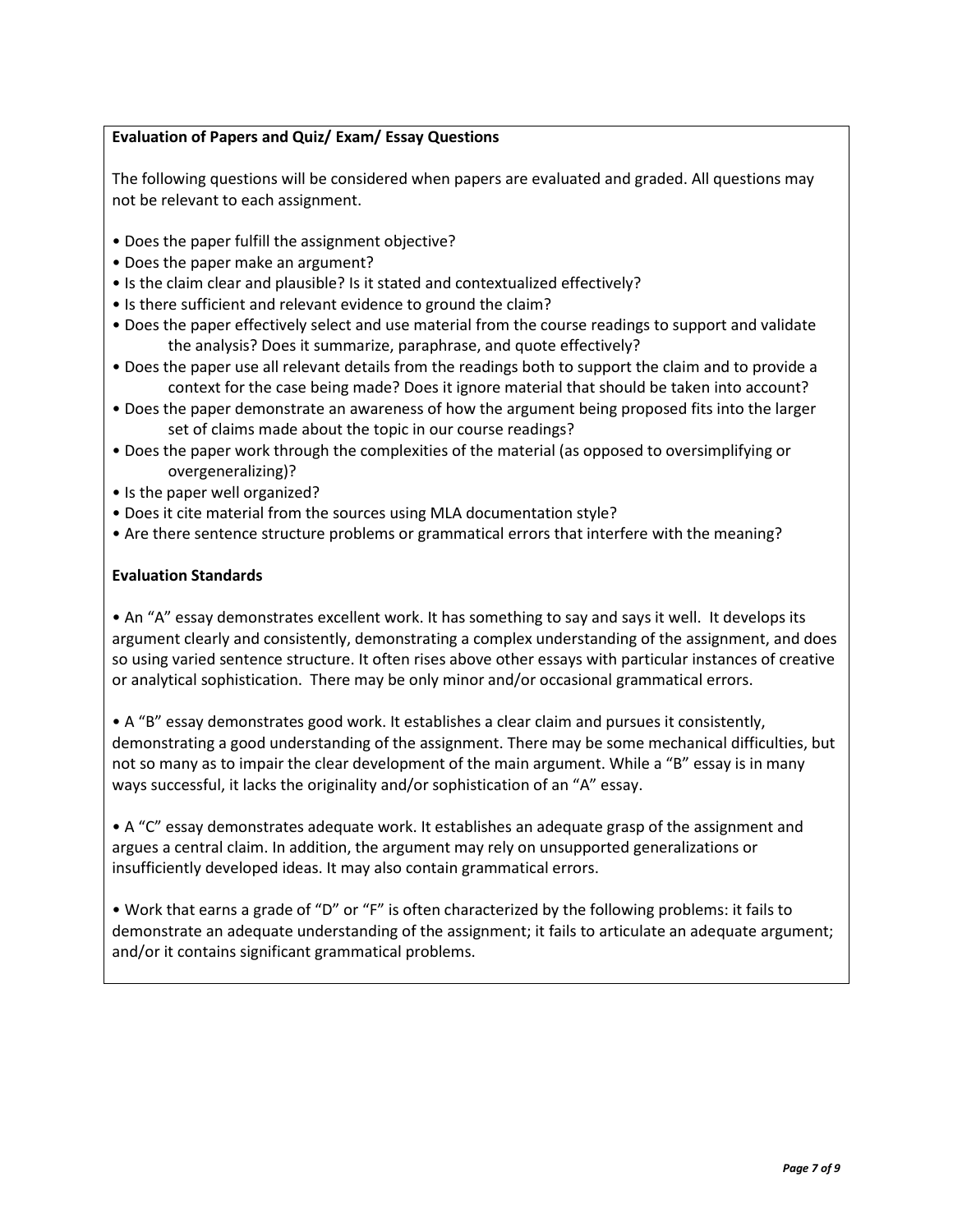# **Course Schedule**

| Wk.            | Schedule // Theme                                                                                                | <b>Assignment Due</b>                                                  |
|----------------|------------------------------------------------------------------------------------------------------------------|------------------------------------------------------------------------|
| 1              | Citizen Kane (Welles, 1941)                                                                                      |                                                                        |
|                | watch film on your own outside of class                                                                          |                                                                        |
| $\overline{2}$ | Film Narrative: An Introduction                                                                                  | T 9/8: In class Lecture                                                |
|                | Motorcycle Diaries (Salles, 2004)                                                                                | S 9/13: Motorcycle Diaries: Film Commentary 1a                         |
| 3<br>4         | Film Aesthetics: An Introduction<br>In the Mood for Love (Wong, 2000)<br>// Identity<br>Whale Rider (Caro, 2002) | M 9/14: Contextual Summary                                             |
|                |                                                                                                                  | T 9/15: In-class Quiz: ch. 2 and 3 // 50-71, 72-111                    |
|                |                                                                                                                  | F 9/18: Film Notes                                                     |
|                |                                                                                                                  | S 9/20: Film Commentary 2a<br>M 9/21: Contextual Summary               |
|                |                                                                                                                  | T 9/22: In-class Quiz: ch. 4 & 5// 112-59, 160-217                     |
|                |                                                                                                                  | F 9/25: Film Notes                                                     |
|                |                                                                                                                  | S 9/27: Film Commentary 3b                                             |
|                | The Lives of Others (von Donnersmarck,<br>2006)                                                                  | M 9/28: Contextual Summary                                             |
|                |                                                                                                                  | T 9/29: In-class Quiz: ch. 7 // 266-307                                |
| 5              |                                                                                                                  | <b>Group 1 Presentation: Whale Rider</b>                               |
|                |                                                                                                                  | F 10/2: Film Notes                                                     |
|                |                                                                                                                  | S 10/4: Film Commentary 4b                                             |
|                | Persona (Bergman, 1966)                                                                                          | M 10/5: Contextual Summary                                             |
|                |                                                                                                                  | T 10/6: In-class Quiz: ch. 6 // 218-265                                |
| 6              |                                                                                                                  | Group 2 Presentation: The Lives of Others                              |
|                |                                                                                                                  | Persona Film Notes due at the end of class: 8:40p                      |
|                |                                                                                                                  | S 10/11: Film Commentary 5b                                            |
|                | The Last Train Home (Fan, 2010)                                                                                  | M 10/12: Contextual Summary                                            |
| $\overline{7}$ |                                                                                                                  | T 10/13: In-class Quiz: ch. 8 // 308-327                               |
|                |                                                                                                                  | F 10/16: Film Notes<br>S 10/18: Film Commentary 6a or b                |
|                |                                                                                                                  | M 10/19: Contextual Sum.                                               |
|                | // Adaptation<br>High and Low (Kurosawa, 1963)                                                                   | T 10/20: In-class Quiz: ch. 10 // 350-400                              |
| 8              |                                                                                                                  | Group 3 Presentation: The Last Train Home                              |
|                |                                                                                                                  | S 10/25: Film Notes                                                    |
|                |                                                                                                                  | S 10/25: Film Commentary 7c + Reading TBD                              |
| 9              |                                                                                                                  | M 10/26: Contextual Summary                                            |
|                | // Authority<br>Battleship Potemkin (Eisenstein, 1925)                                                           | T 10/27: In-class Quiz: ch. 12 // 458-499                              |
|                |                                                                                                                  | Group 4 Presentation: High and Low                                     |
|                |                                                                                                                  | F 10/30: Film Notes                                                    |
|                |                                                                                                                  | S 11/1: Film Commentary 8a or b                                        |
|                | The Battle of Algiers (Pontecorvo, 1966)                                                                         | M 11/2: Contextual Summary                                             |
|                |                                                                                                                  | T 11/3: In-class Quiz ch. 1 // 2-49                                    |
| 10             |                                                                                                                  | <b>Group 5 Presentation: Battleship Potemkin</b><br>F 11/6: Film Notes |
|                |                                                                                                                  | S 11/8: Film Commentary 9c + Reading TBD                               |
|                |                                                                                                                  | M 11/9: Contextual Summary                                             |
|                |                                                                                                                  | T 11/10: In-class Quiz based on lecture notes                          |
| 11             | Princess Mononoke (Miyazaki, 1997)                                                                               | Group 6 Presentation: The Battle of Algiers                            |
|                |                                                                                                                  | F 11/13: Film Notes                                                    |
|                |                                                                                                                  | S 11/15: Film Commentary 10c + Reading TBD                             |